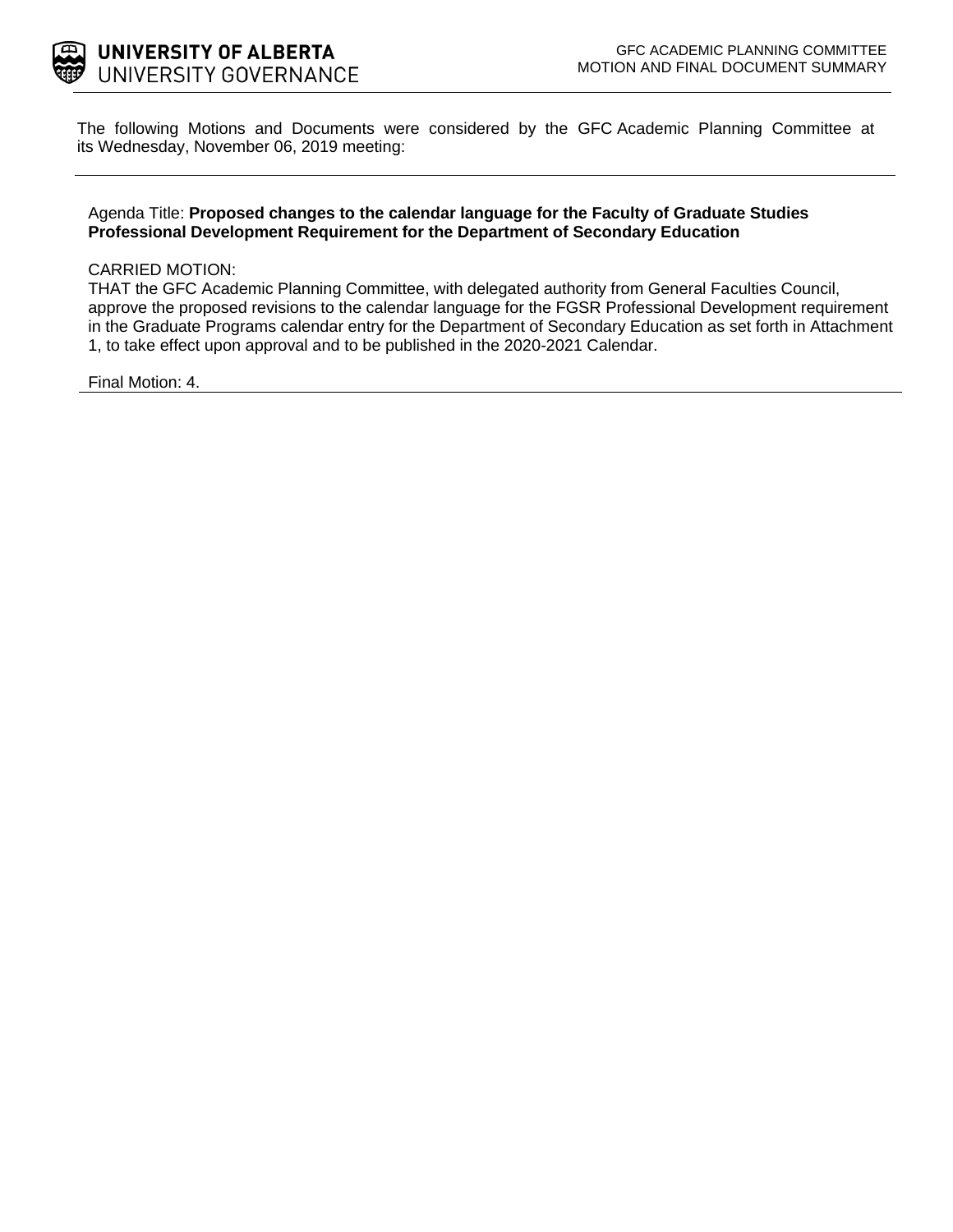

Final Item No. 4

# **Governance Executive Summary Action Item**

| <b>Agenda Title</b> | Proposed changes to the calendar language for the Faculty of<br>Graduate Studies Professional Development Requirement for the |
|---------------------|-------------------------------------------------------------------------------------------------------------------------------|
|                     | Department of Secondary Education                                                                                             |

### **Motion**

THAT the GFC Academic Planning Committee, with delegated authority from General Faculties Council, approve the proposed revisions to the calendar language for the FGSR Professional Development requirement in the Graduate Programs calendar entry for the Department of Secondary Education as set forth in Attachment 1, to take effect upon approval and to be published in the 2020-2021 Calendar.

#### **Item**

| <b>Action Requested</b> | $\boxtimes$ Approval $\Box$ Recommendation                                                                                   |
|-------------------------|------------------------------------------------------------------------------------------------------------------------------|
| Proposed by             | Brooke Milne, Vice-Provost and Dean, Faculty of Graduate Studies and<br>Research Jennifer Tupper, Dean, Faculty of Education |
|                         |                                                                                                                              |
| Presenter(s)            |                                                                                                                              |

#### **Details**

| Responsibility                                                                          | Provost and Vice-President (Academic)                                                                                                                                                                                                                                                                                                                                                                                                                                                                                                                                                                                                                                                                                                                                                                                                                                                                                                                                                                            |
|-----------------------------------------------------------------------------------------|------------------------------------------------------------------------------------------------------------------------------------------------------------------------------------------------------------------------------------------------------------------------------------------------------------------------------------------------------------------------------------------------------------------------------------------------------------------------------------------------------------------------------------------------------------------------------------------------------------------------------------------------------------------------------------------------------------------------------------------------------------------------------------------------------------------------------------------------------------------------------------------------------------------------------------------------------------------------------------------------------------------|
| The Purpose of the Proposal is                                                          | The proposal is before the committee because FGSR is clarifying the                                                                                                                                                                                                                                                                                                                                                                                                                                                                                                                                                                                                                                                                                                                                                                                                                                                                                                                                              |
| (please be specific)                                                                    | calendar language for the Professional Development Requirement.                                                                                                                                                                                                                                                                                                                                                                                                                                                                                                                                                                                                                                                                                                                                                                                                                                                                                                                                                  |
| <b>Executive Summary</b><br>(outline the specific item - and<br>remember your audience) | The FGSR Professional Development requirement must be met<br>by all graduate students in all programs. Some graduate<br>programs provide internal means for students to fulfill this<br>requirement. For other programs, the requirement will<br>automatically be met through the program. On June 19, 2019,<br>APC approved clarification of the FGSR PD requirements<br>calendar entry, removing the calendar language that the PD<br>requirement "does not apply" to students in programs offered by<br>the Faculties of Education and Law, and replacing it with a<br>statement directing students to their graduate program entry for<br>program-specific PD requirements.<br>Calendar entries were also updated for the Faculty of Law and<br>three departments in the Faculty of Education.<br>This calendar change represents a parallel update from the<br>Department of Secondary Education, to insert standard calendar<br>wording that students fulfill the PD requirement through their<br>program. |
| Supplementary Notes and                                                                 | <this by="" for="" governance="" is="" only="" outline<="" section="" td="" to="" university="" use=""></this>                                                                                                                                                                                                                                                                                                                                                                                                                                                                                                                                                                                                                                                                                                                                                                                                                                                                                                   |
| context                                                                                 | governance process.>                                                                                                                                                                                                                                                                                                                                                                                                                                                                                                                                                                                                                                                                                                                                                                                                                                                                                                                                                                                             |
|                                                                                         |                                                                                                                                                                                                                                                                                                                                                                                                                                                                                                                                                                                                                                                                                                                                                                                                                                                                                                                                                                                                                  |

#### **Engagement and Routing** (Include meeting dates)

|                                     | Those who are actively <b>participating</b> : |
|-------------------------------------|-----------------------------------------------|
| <b>Consultation and Stakeholder</b> | Faculty of Graduate Studies and Research      |
| Participation                       | <b>Faculty of Education</b>                   |
|                                     |                                               |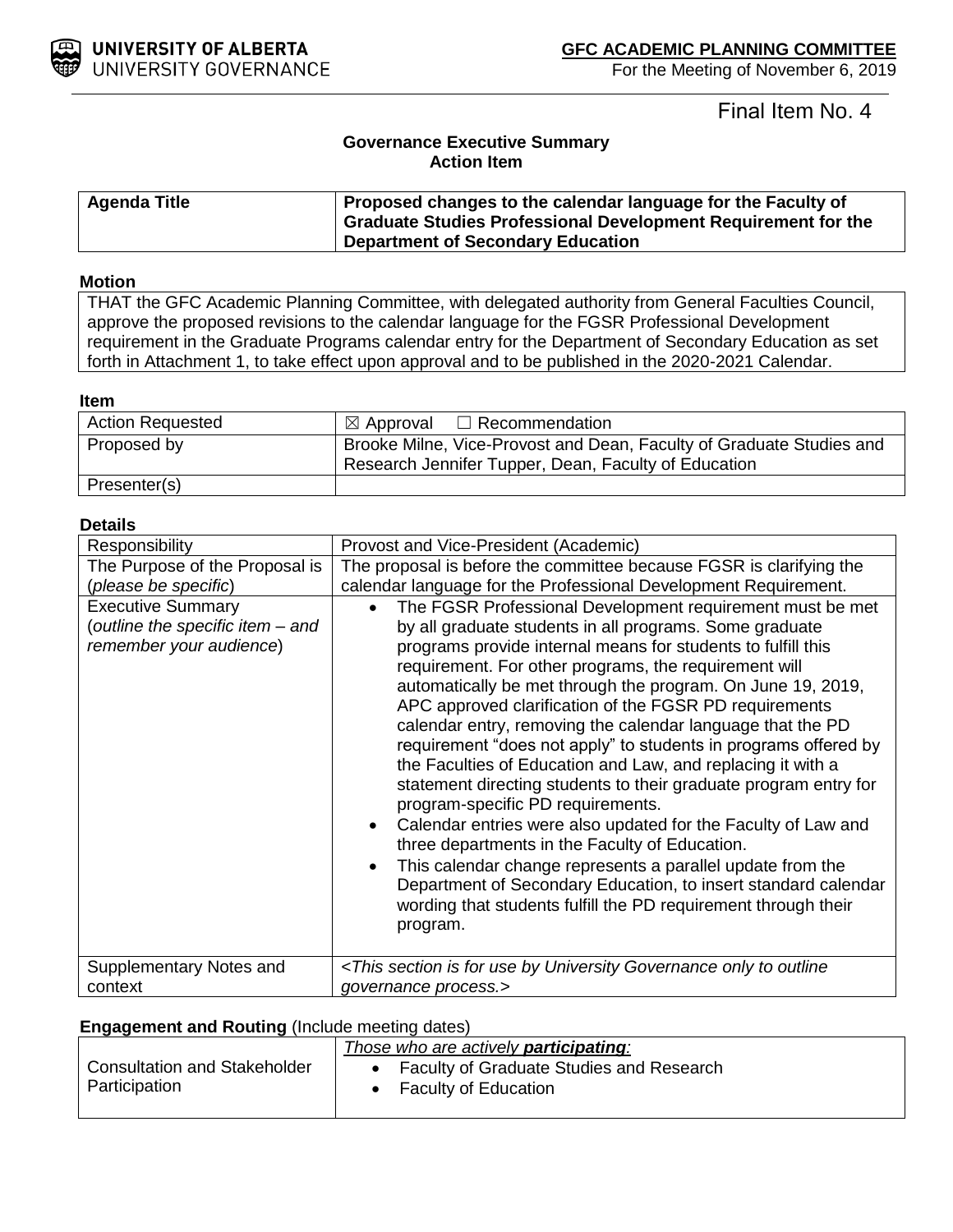

For the Meeting of November 6, 2019

Item No. 4

| (parties who have seen the                                                                                                                       | Those who have been consulted:                         |
|--------------------------------------------------------------------------------------------------------------------------------------------------|--------------------------------------------------------|
| proposal and in what capacity)                                                                                                                   | ٠                                                      |
| <for information="" on="" the<br="">protocol see the Governance<br/><b>Resources section Student</b><br/><b>Participation Protocol&gt;</b></for> | Those who have been <b>informed</b> :<br>٠             |
| Approval Route (Governance)                                                                                                                      | Graduate Academic Affairs Council (GAAC) – Oct 7, 2019 |
| (including meeting dates)                                                                                                                        | GFC Academic Planning Committee - November 6, 2019     |

## **Strategic Alignment**

| Alignment with For the Public | Please note the Institutional Strategic Plan objective(s)/strategies the |                                       |
|-------------------------------|--------------------------------------------------------------------------|---------------------------------------|
| Good                          | proposal supports.                                                       |                                       |
| Alignment with Core Risk Area | Please note below the specific institutional risk(s) this proposal is    |                                       |
|                               | addressing.                                                              |                                       |
|                               | $\Box$ Enrolment Management                                              | $\Box$ Relationship with Stakeholders |
|                               | $\Box$ Faculty and Staff                                                 | $\boxtimes$ Reputation                |
|                               | $\Box$ Funding and Resource Management                                   | □ Research Enterprise                 |
|                               | □ IT Services, Software and Hardware                                     | $\Box$ Safety                         |
|                               | $\Box$ Leadership and Change                                             | ⊠ Student Success                     |
|                               | $\Box$ Physical Infrastructure                                           |                                       |
| Legislative Compliance and    | Cite reference to relevant legislation, policy, and governance           |                                       |
| jurisdiction                  | committee(s) [title only is required].                                   |                                       |

Attachments (each to be numbered 1 - <>)

1. Attachment 1 (page(s) 1 - <>) Calendar Change for Secondary Education

*Prepared by:* Maria Chia, Graduate Governance and Policy Coordinator, *mchia@ualberta.ca*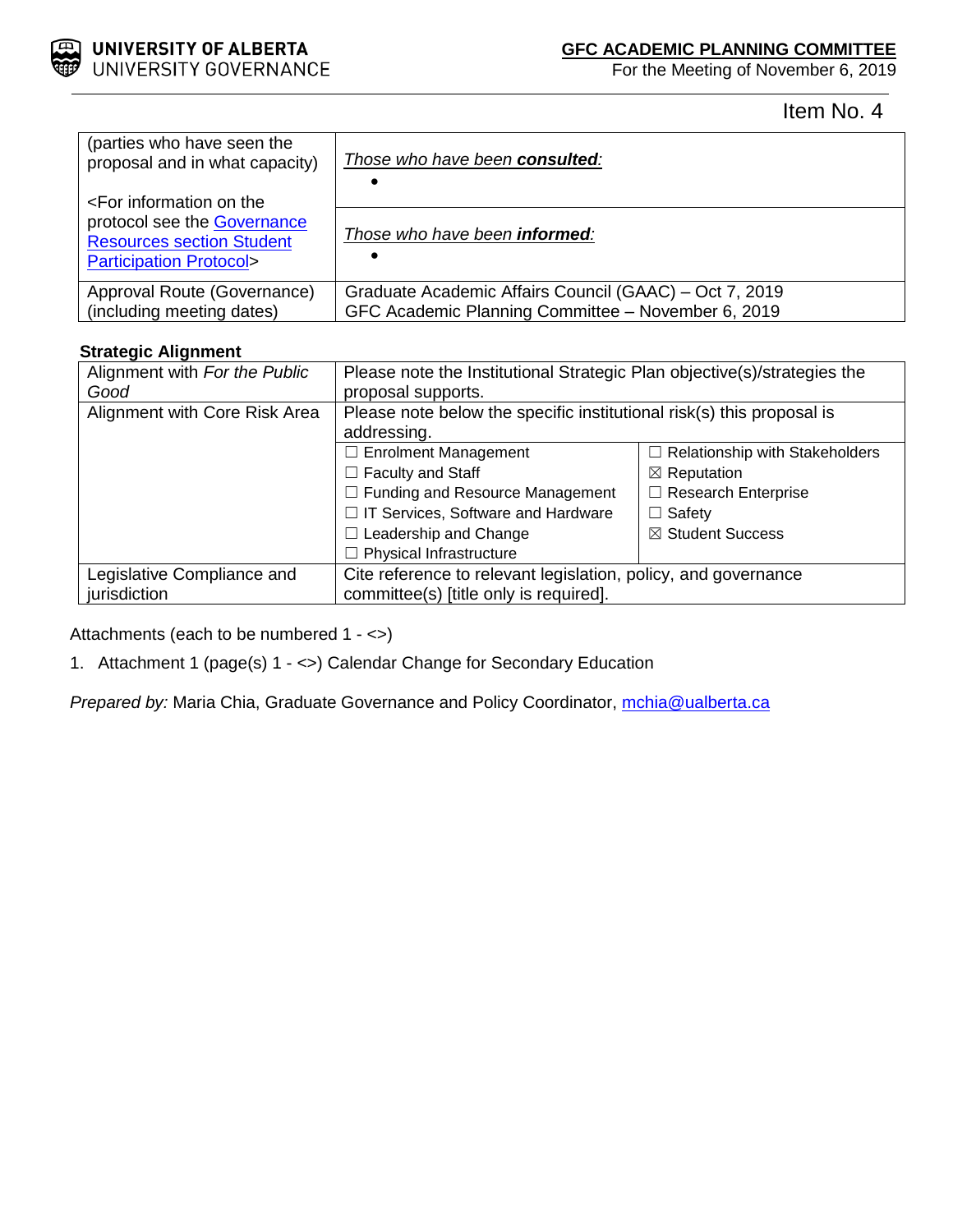

Killam Centre for Advanced Studies 2-29 Triffo Hall Edmonton AB Canada T6G 2E1 Tel: 780.492.2816 / Fax: 780.492.0692 www.gradstudies.ualberta.ca

**2020-2021 University of Alberta Proposed Calendar Graduate Program Changes:** 

| <b>Current</b>                                                                                                                                                                | Proposed                                                                                                                                                                                                                                                                     |
|-------------------------------------------------------------------------------------------------------------------------------------------------------------------------------|------------------------------------------------------------------------------------------------------------------------------------------------------------------------------------------------------------------------------------------------------------------------------|
| <b>Secondary Education</b><br>[Graduate]                                                                                                                                      | <b>Secondary Education</b><br>[Graduate]                                                                                                                                                                                                                                     |
| []                                                                                                                                                                            | $\left[\ldots\right]$                                                                                                                                                                                                                                                        |
| <b>Graduate Program Requirements</b>                                                                                                                                          | <b>Graduate Program Requirements</b>                                                                                                                                                                                                                                         |
| The Degree of MEd (Secondary Education)<br>[Graduate]                                                                                                                         | The Degree of MEd (Secondary Education)<br>[Graduate]                                                                                                                                                                                                                        |
| Both thesis-based and course-based Master of<br>Education programs are available through the<br>Department.                                                                   | Both thesis-based and course-based Master of<br>Education programs are available through the<br>Department.                                                                                                                                                                  |
| <b>Program Requirements</b>                                                                                                                                                   | <b>Program Requirements</b>                                                                                                                                                                                                                                                  |
| <b>Course-based MEd</b>                                                                                                                                                       | <b>Course-based MEd</b>                                                                                                                                                                                                                                                      |
| []                                                                                                                                                                            | $\left[\ldots\right]$                                                                                                                                                                                                                                                        |
| Ethics requirement for course-based MEd                                                                                                                                       | Ethics requirement for course-based MEd                                                                                                                                                                                                                                      |
| Completion of ethics training hours. Department<br>Ethics component (equivalent to 8 hours) through<br>successful completion of EDSE 510 and EDSE<br>900 plus FGSR component. | Completion of ethics training hours. Department<br>Ethics component (equivalent to 8 hours) through<br>successful completion of EDSE 510 and EDSE<br>900 plus FGSR component.                                                                                                |
|                                                                                                                                                                               | <b>Professional Development Requirement</b><br>Students in the course-based Master of Education in<br><b>Secondary Education automatically fulfill the Faculty of</b><br><b>Graduate Studies and Research Professional</b><br>Development requirement through their program. |
| <b>Thesis-based MEd</b>                                                                                                                                                       | <b>Thesis-based MEd</b>                                                                                                                                                                                                                                                      |